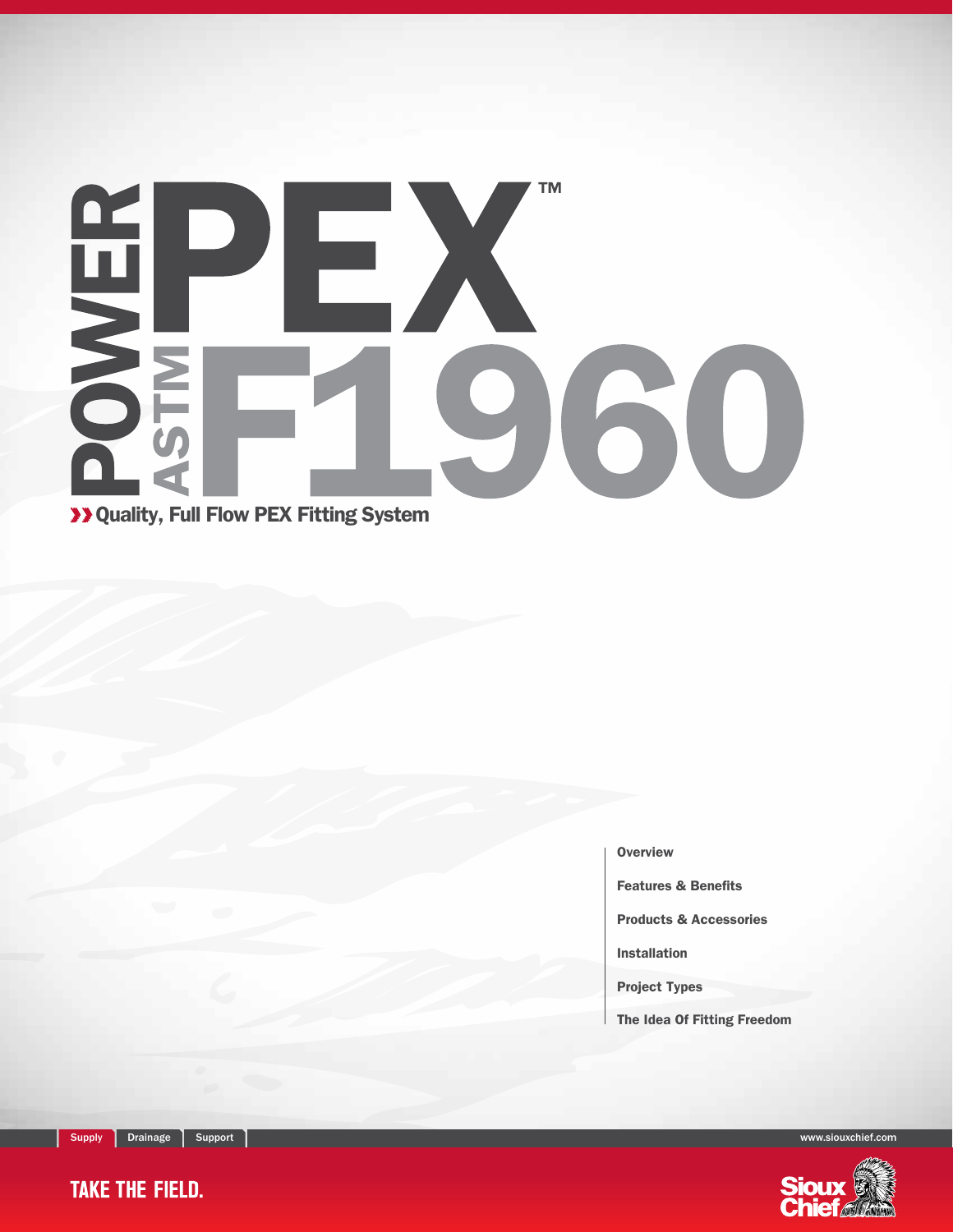## PowerPEX<sup>™</sup> ASTM F1960 Fitting System

**>>>** Quality, Full Flow PEX Fitting System

High Quality Sure Connection Full Flow Large Diameter Capable

Sioux Chief's PowerPEX™ ASTM F1960 fitting system is high quality in design, manufacturing and materials. The quality of the Sioux Chief F1960 fitting system improves your brand of rough plumbing.

The direct installation benefits of Sioux Chief's F1960 fitting system are easy to understand.

High Quality. All products and fittings in the system are made to the highest quality design specifications, with the highest quality domestic materials and in the highest quality domestic manufacturing facilities. Quality defines the system – top to bottom.

Sure Connection. The engineered expansion ring and fitting combination make for an easy to inspect, sure connection every time. This improves jobsite quality, customer satisfaction and the bottom line.

Additional Capabilities. F1960 fittings have a full flow bore, helping to optimize water distribution. The system is easy to install and perfect for any potable plumbing or radiant heat application.



Large Diameter Capable. Sioux Chief's F1960 system is available in large diameters up to 2", making it a great choice for small and large jobs – and everything in between.

Premium Warranty. Sioux Chief's world class, 25 year limited lifetime warranty is rare. It not only covers all products in its F1960 fitting system, it covers them if they are used in combination with other companies' pipe or fittings. Please visit siouxchief.com for more information.

Many contractors choose Sioux Chief's PowerPEX F1960 fitting system for its direct installation benefits. More and more contractors are coming to understand and embrace the indirect benefits, such as:

- **Brand building**
- **More bidding**
- Bid winning

Thousands of contractors have already experienced returns from an investment in Sioux Chief's PowerPEX fitting systems. They save on labor costs before, during and after a job. These savings are welcome. But the brand building that F1960 and other quality Sioux Chief products provide is equally attractive. It is helping smart contractors defend and grow their businesses.

Sioux Chief is proud to offer its PowerPEX F1960 fitting system. We believe in it. F1960 is a solid investment that will produce high quality returns for you too.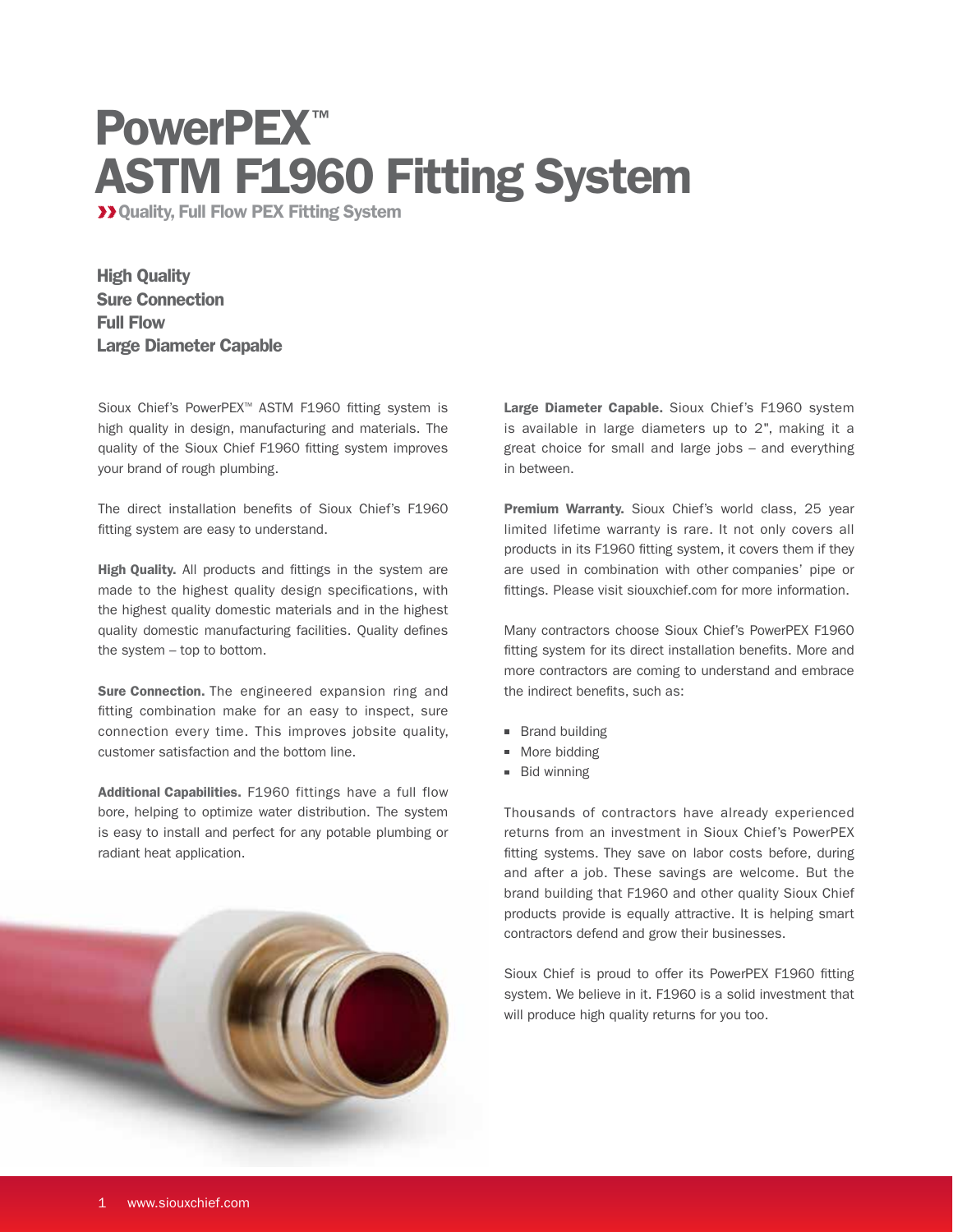

 $\mathbb{R}$  We have a lot of trust and faith in our people when installing our plumbing systems with the F1960 connection. That faith is shared equally with the connection type and the products Sioux Chief Manufacturing provides using this connection.

Tim Sherry Ryco Inc. – Pittsburgh, PA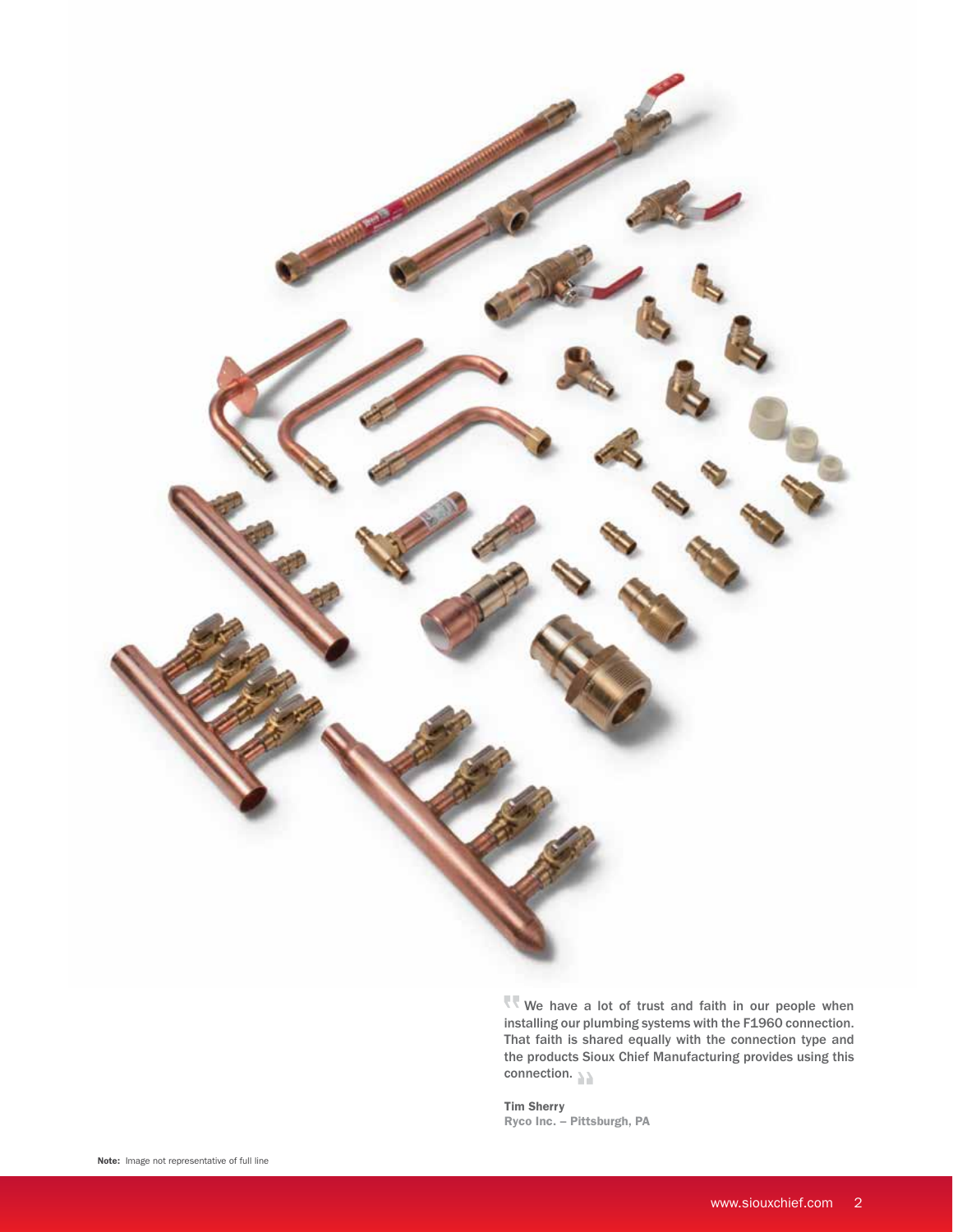### Features & Benefits

### High Quality

The Sioux Chief F1960 fitting system is engineered to be high quality in design, material and manufacturing. Sioux Chief demands quality. It manufactures and sells products that adhere to the tightest tolerances and are made at or above industry standards. Sioux Chief's F1960 fittings are listed and certified to NSF and cUPC.

### Made in America

Sioux Chief is an American manufacturer. It is proud to be so. Sioux Chief's F1960 fittings and assemblies are sourced and manufactured in the United States, with a focus on quality – from raw materials to finished goods.



### Full Flow

í

The Sioux Chief F1960 fitting system is a full flow PEX expansion system. In a PEX expansion system, the installer expands a PEX pipe end and inserts a fitting that has an internal diameter that is nearly the same as the internal diameter of the pipe. This reduces or eliminates flow restrictions, a feature that is always important but is often specified.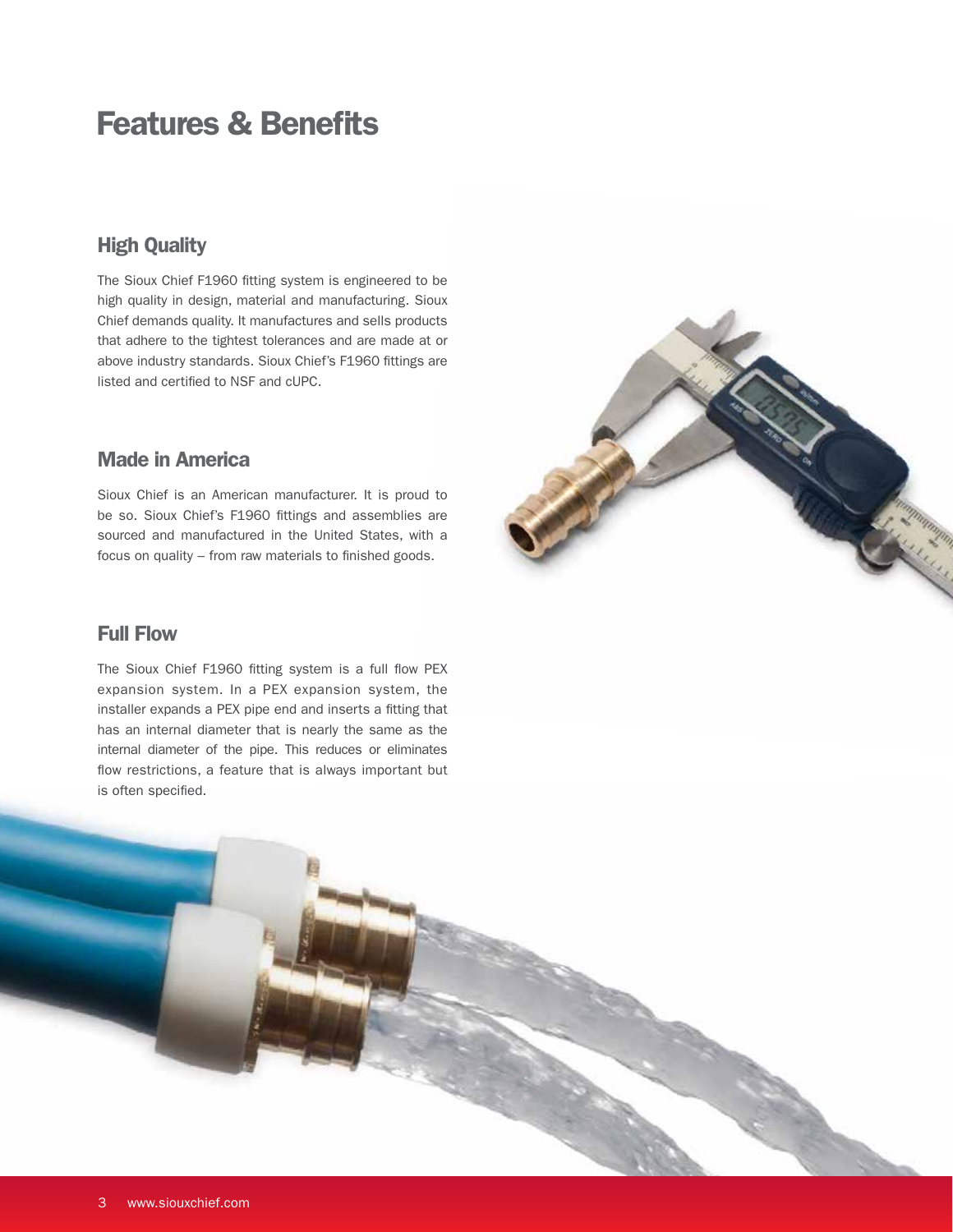### Sure Connection

The Sioux Chief F1960 fitting system is engineered with a quality connection. Once the fitting is inserted into the expanded ring and pipe combination, the elastomeric properties of this PEX combination bring the expanded material back around the fitting to make a sealed, permanent and visually inspectable connection. Sioux Chief's rings and fittings are made to ASTM standards and listed with NSF.



### Quality Raw Material

Sioux Chief builds its reputation on the bedrock of quality – starting with raw materials. Sioux Chief knows that not all raw materials are created equal. Sioux Chief's PowerPEX F1960 line of fittings and assemblies are manufactured from quality materials such as copper and other durable metal alloys including standard brass and no lead/dezincification resistant brass. These metal alloys possess antimicrobial properties and are properly certified for safe use in areas requiring no lead potable product or areas prone to dezincification.

### Large Diameter Capable

The Sioux Chief F1960 fitting system works well with a wide range of pipe sizes, including large diameter. In addition, even at the largest pipe and fitting dimensions, the Sioux Chief F1960 products make for an easy connection.

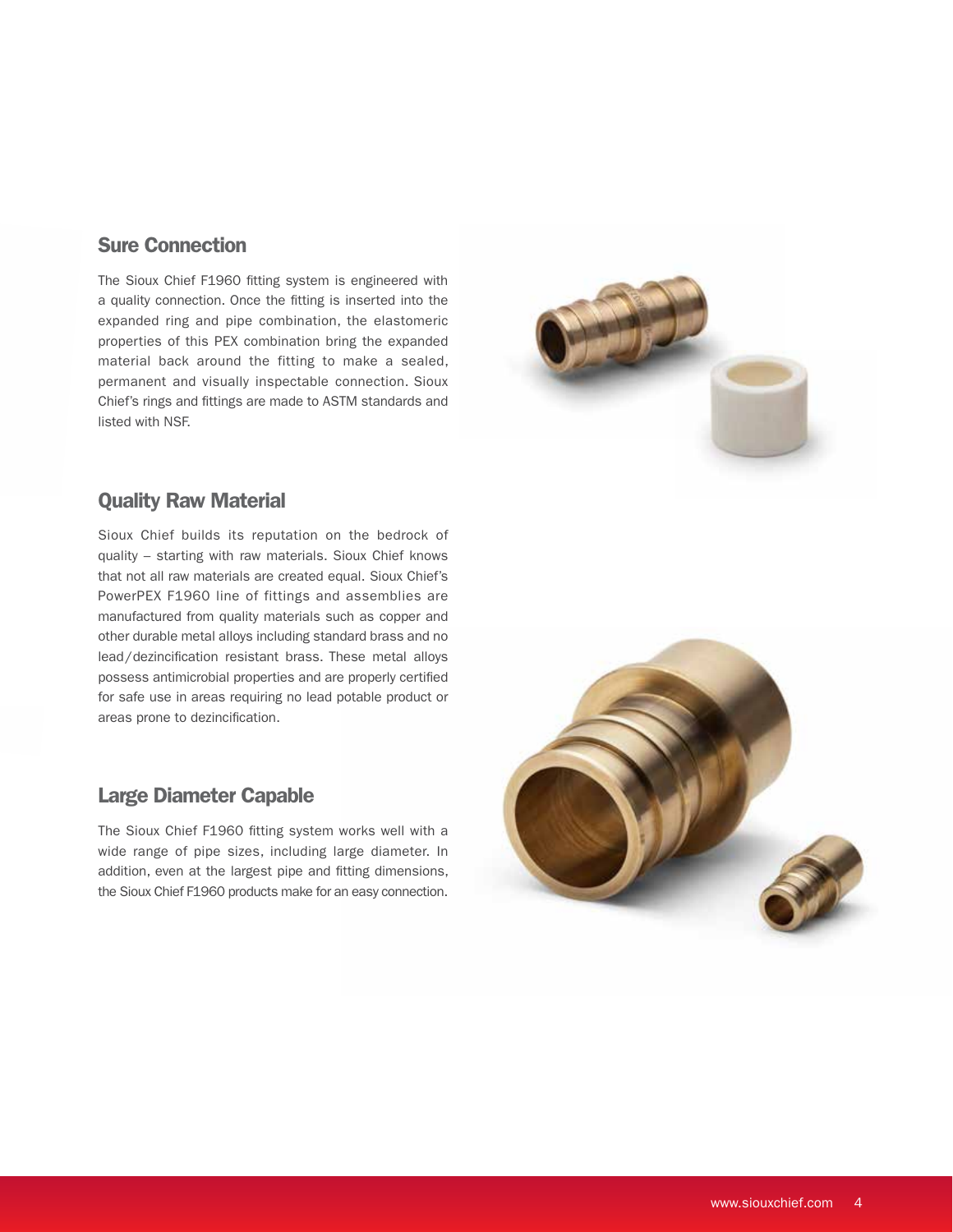### Products & Accessories

#### **Fittings**

The Sioux Chief F1960 line of fittings is complete and quality. We have fittings available in all common straights and directionals. Fitting sizes include large diameter. We make the fittings using the highest quality raw materials and in the highest quality manufacturing facilities. Fittings are made to national standards and certifications: standard brass fittings are NSF-61 listed and no lead fittings are NSF-14 listed.



#### **Rings**

The Sioux Chief F1960 line of rings complements the full range of fitting sizes. These rings are engineered to work perfectly with the fitting and pipe, forming a leak-proof connection. Rings are available in 1/2", 3/4" and 1".

### Engineered Products

The Sioux Chief F1960 line of specialty pre-formed copper components and engineered assemblies is unrivaled in the rough plumbing industry. Contractors use these American-made, factory-tested solutions – including water heater connectors, stub outs and water service combinations – in F1960 system designs to control labor and material costs. Sioux Chief's engineered products help contractors win bids, save money, improve quality and build their brand.

Note: Images not representative of full line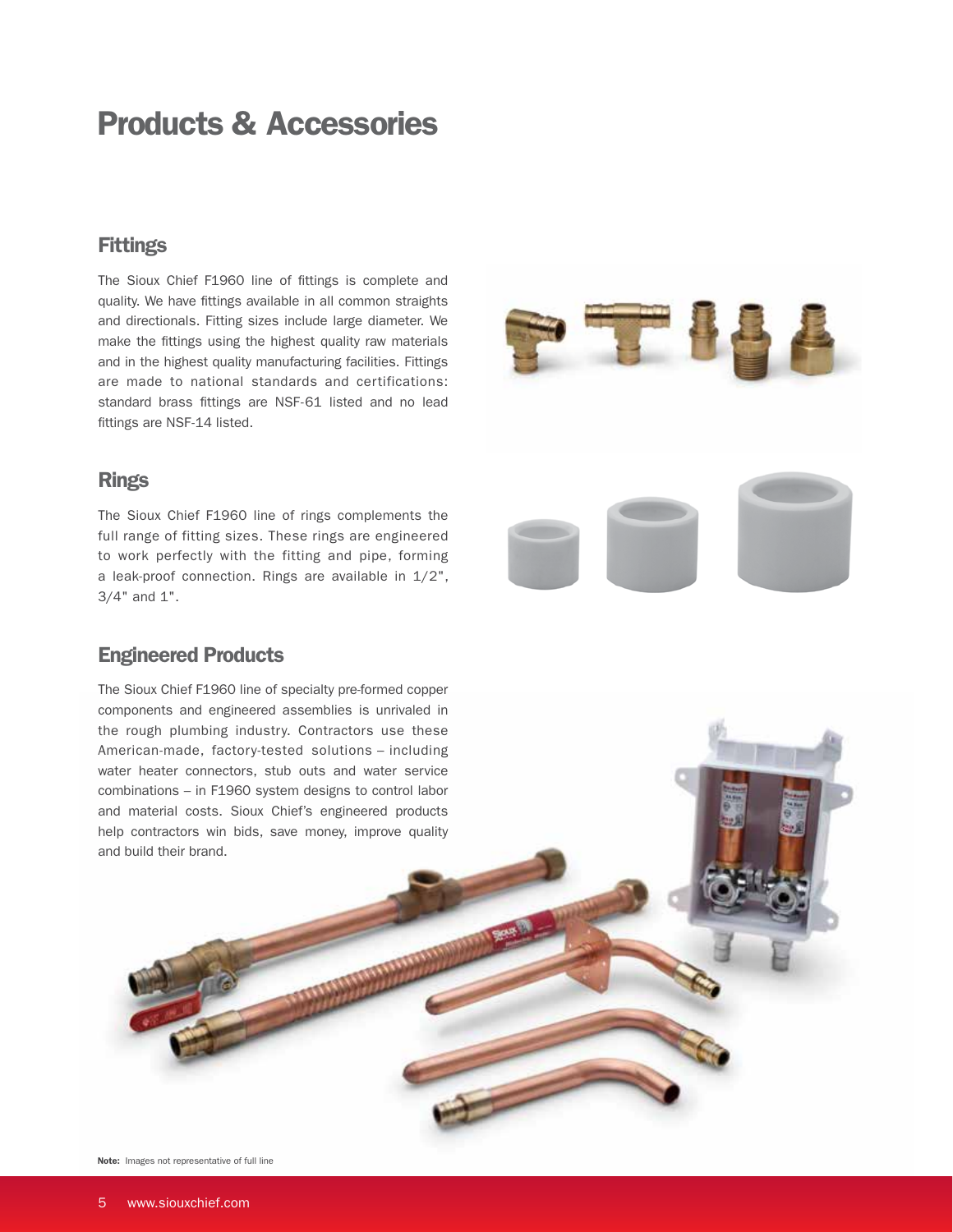### **Valves**

The Sioux Chief F1960 line of valves helps complete the F1960 full line of products. We offer valves in multiple sizes ranging from 1/2" to 2". Valves are offered as straights, directionals, on preformed product, as a transition point and more.

### **Manifolds**

The Sioux Chief F1960 line of manifolds is extensive. Contractors use manifolds to save on the total cost of an F1960 system by reducing the number of fittings required for an installation. To make the contractor's job easier still, we offer manifolds in valved and non-valved options and in an array of inlets and outlets.



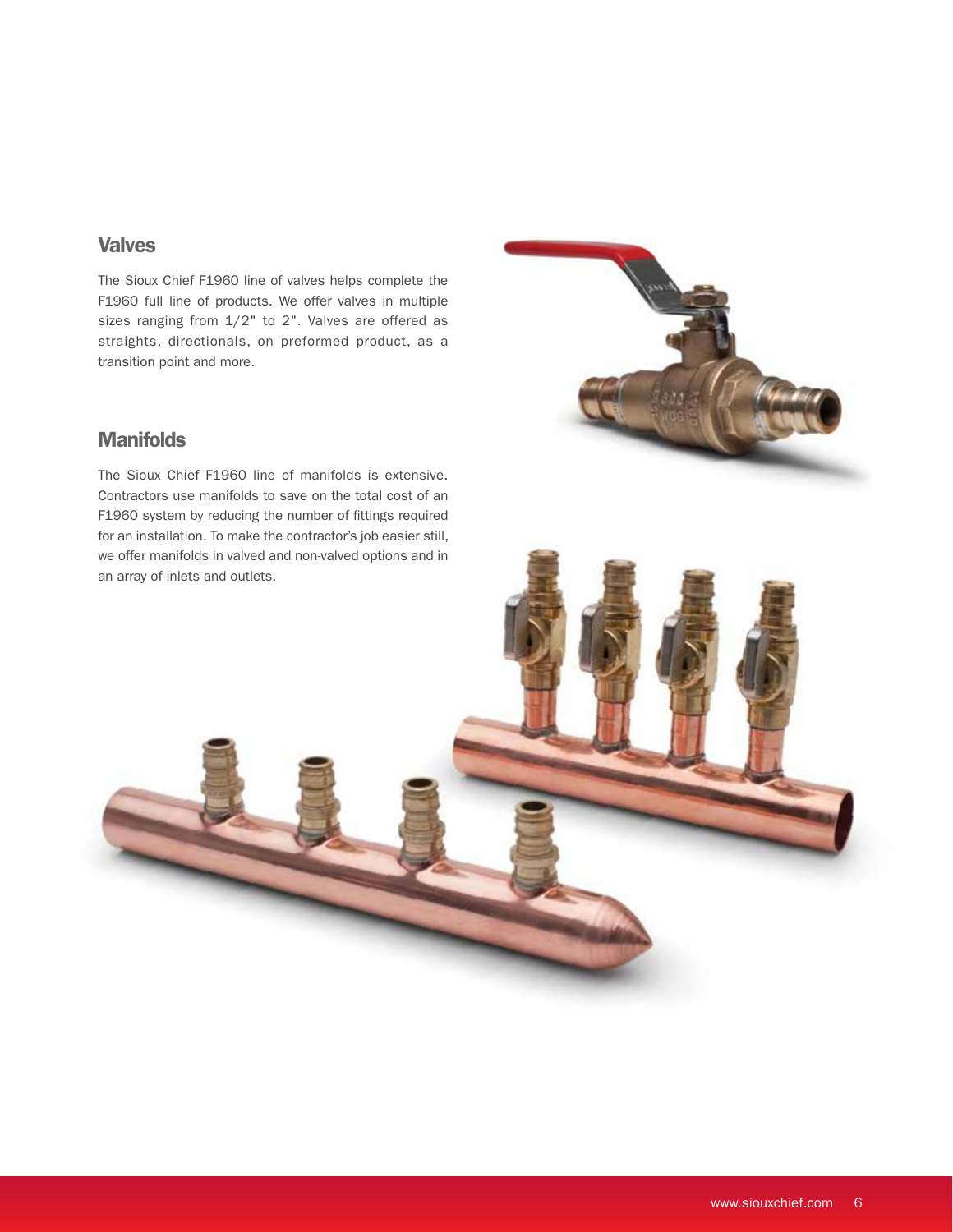### Installation



1. Square cut PEX pipe 90 degrees to pipe length.



2. Slide F1960 ring onto pipe to the stop within the ring.



3. Using pipe expander, expand ring fully. Repeat expansions, rotating expander 1/8-turn between expansions.



4. Insert fitting into expanded pipe and ring. Assure proper expansion so that fitting is touching pipe and ring. Hold fitting in place until pipe/ring memory constrict annularly around the fitting.



**5.** The installation is complete with a visibly secure connection.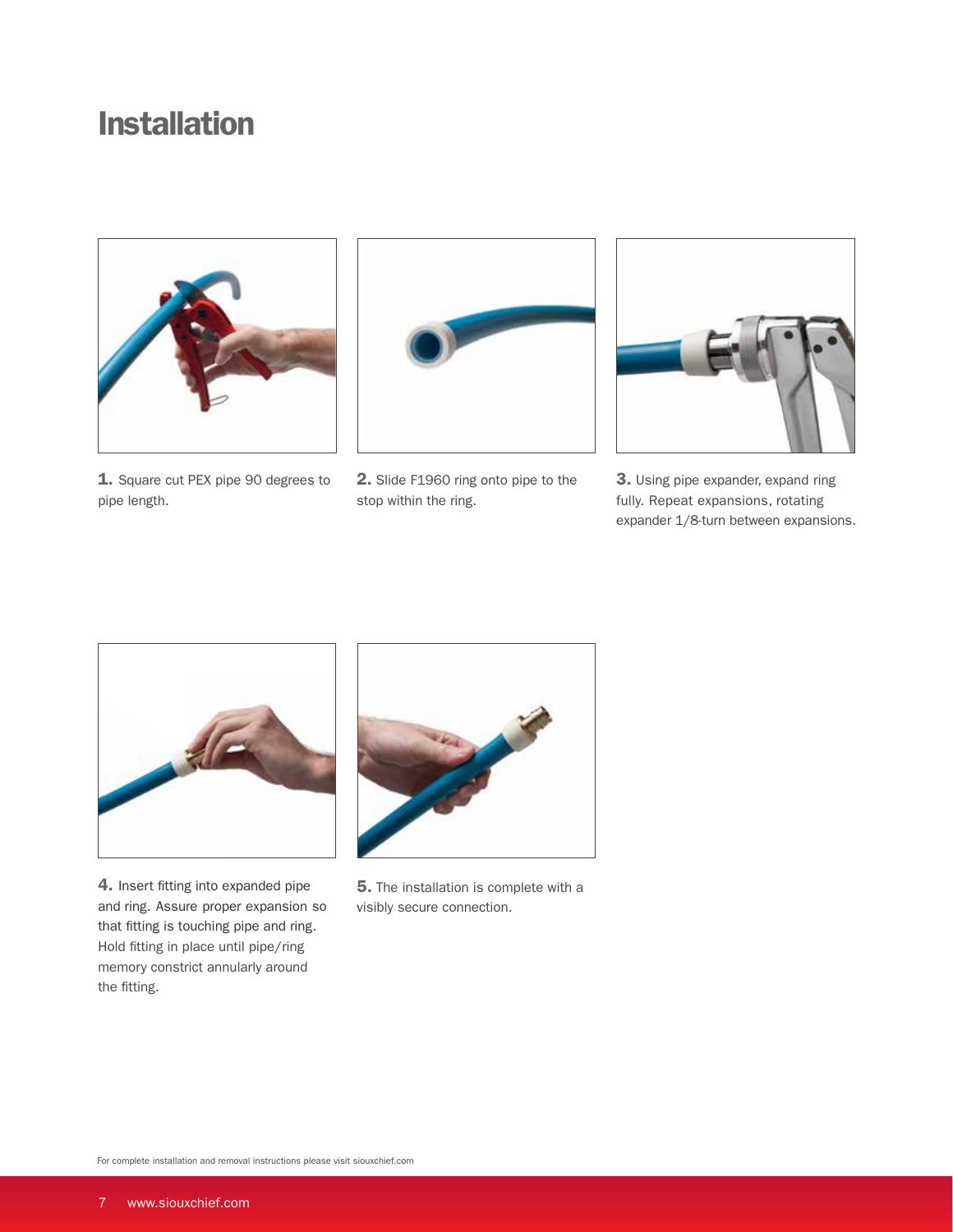### Project Types

### **Residential**

Contractors and builders have come to realize that quality is in the details. This is something that homebuyers notice and understand as well. What both contractors and customers understand is that upfront quality saves money over the life of the home and increases the home's resale value. Upgrading a plumbing system is a small cost but a great investment in marketability and customer satisfaction.

### **Commercial**

The Sioux Chief F1960 fitting system is perfect for quality commercial projects. With the F1960 fitting system, contractors and developers can enjoy the installation benefits and cost savings of PEX while maintaining the highest quality standards and full flow capability.

### Industrial

With the F1960 system, contractors get to experience the benefits of PEX piping – flexibility, cost savings and corrosion resistance – while maintaining the performance and quality standards of a sweat or press system. That the F1960 fitting system is routinely chosen for industrial applications is a testament to the quality of the system.

#### Government (BAA / ARRA)

The Sioux Chief F1960 fitting system is manufactured in the United States and complies with the Buy American Act (BAA) and the American Recovery and Reinvestment Act (ARRA). This makes it a natural fit for municipal and government projects. See the website or a company representative for details on how the system can help you comply with the BAA and ARRA.



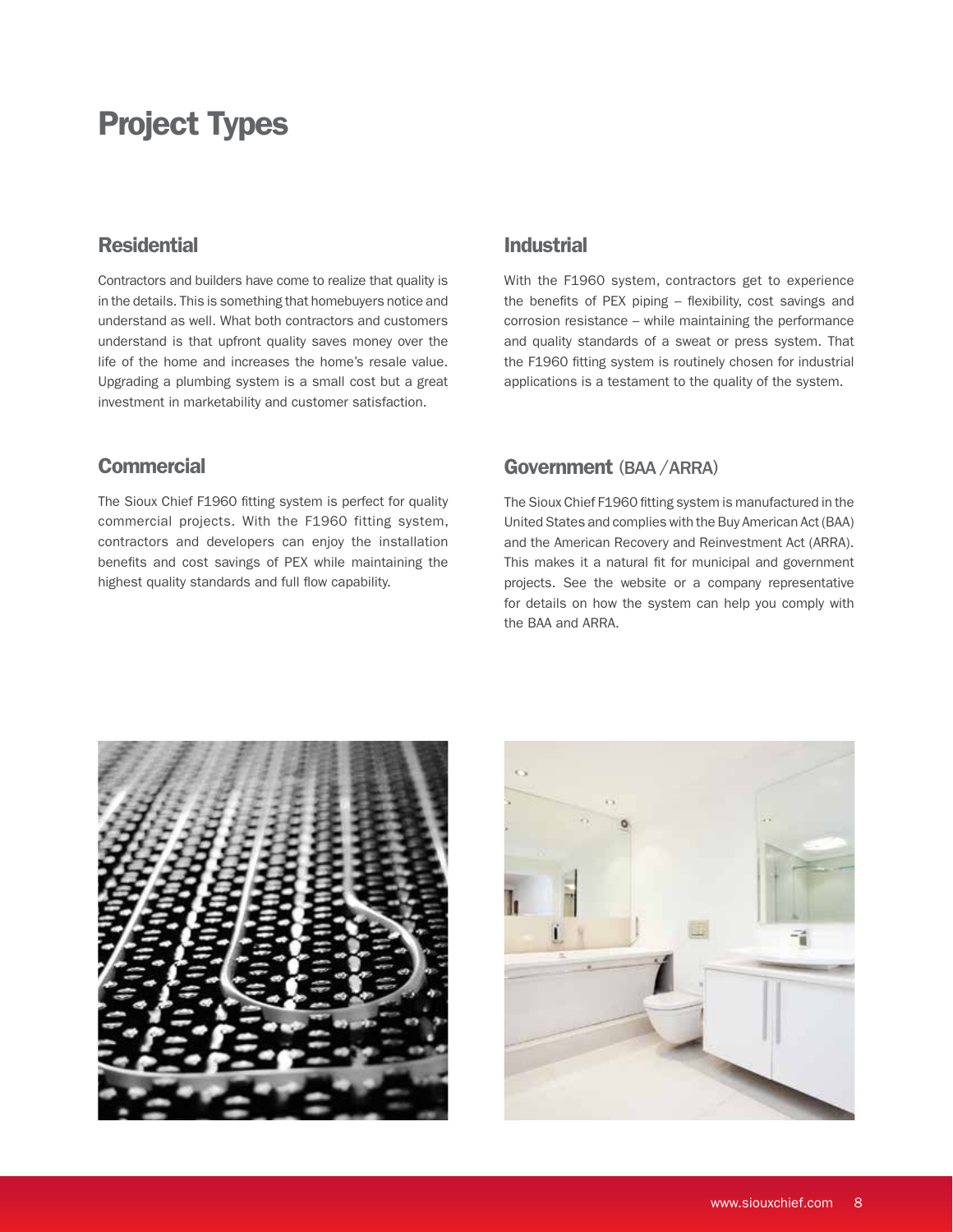## The Idea of Fitting Freedom

**>> PEX, Plumbers and the Power to Choose** 

When plumbing contractors choose to bid or install PEX piping systems, they often choose a PEX fitting system as well. This choice is important. It speaks to the contractor's appreciation of, and insistence on, quality and capability. Few other business decisions in the plumbing trade say as much about a contractor. PEX fitting systems help to define a contractor's brand. They often become one with the contractor's brand.

To help contractors maximize their potential as tradesmen and to define their brand of rough plumbing...

### Sioux Chief has started a PEX REVOLUTION.



### PowerPEX Multiple PEX Systems

As the only manufacturer offering all three major PEX fitting systems – F1807 (and F2159), F1960 and F2080, Sioux Chief gives the contractor the power to choose and puts him or her back at the center of PEX plumbing. This level of choice turns PEX on its head. We have given this rough plumbing revolution a name: PowerPEX.

When choosing a partner for your PEX installations, consider Sioux Chief's line of PowerPEX fitting systems. Sioux Chief brings you the quality parts and fitting systems that you deserve, and does so at the right price, with the right warranty and with a commitment to American manufacturing. With Sioux Chief, you have the power to choose your brand of quality PEX plumbing.

### PowerPEX Dual & Hybrid PEX Systems

Historically, contractors who bid and installed PEX systems chose a single PEX fitting system. This made sense. They had one set of tools to manage and one type of fitting connection to learn. Today, a growing number of plumbing contractors are investing in two or more systems to expand their capabilities. Sioux Chief's PowerPEX fitting systems provide them with that opportunity.

**Bidding More.** Contractors who submit more bids have more chances to win bids. By adding capabilities to your company, you can be a contractor who bids more. With Sioux Chief's revolutionary PowerPEX fitting systems, you can bid just about any plumbing job.

Winning Bids. To win bids, it helps to have an angle. The ability to bid a single job in two or more ways is a good angle. For example, you could bid a single job twice, with different PowerPEX systems. Or you could bid a single job with a combination of PowerPEX fitting systems. Either way, you can offer your future customer options with confidence, and find your recipe for success.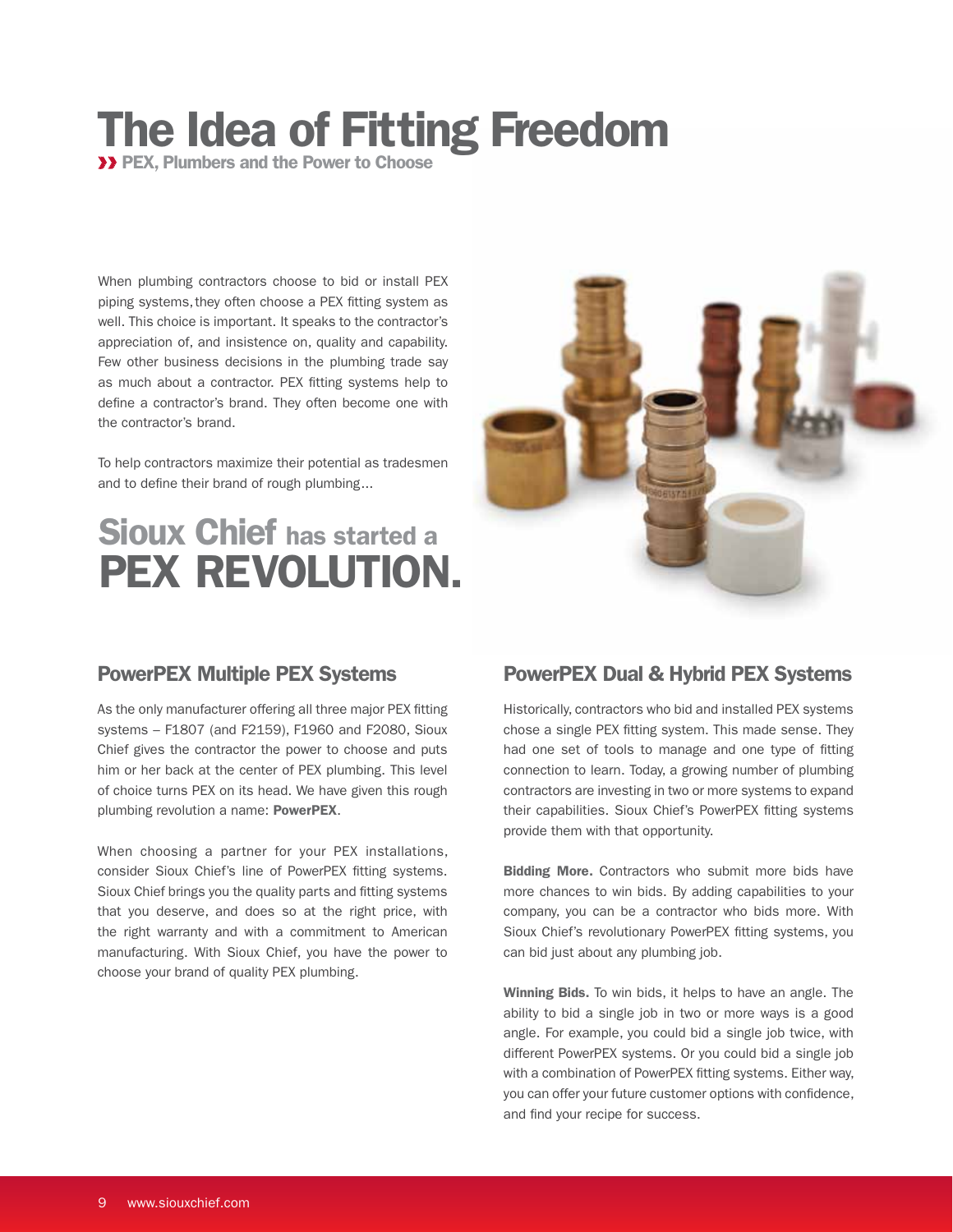Saving Money. By combining the distinctive features of separate PowerPEX systems, you can cut costs and improve quality. Certain PEX fitting systems might be the right fit for branch runs on an apartment complex; another fitting system might be smarter for the trunks or the mechanical room in a commercial building. Hybrid systems can help you save money while enhancing your quality and brand.

Improving Quality. An insistence on quality should always drive a contractor's choices. Quality matters. The most enduring brands, Sioux Chief's included, are built on the bedrock of quality. At Sioux Chief, we build quality into all of our PowerPEX fitting systems – from raw materials and design to fabrication and testing.

Brand Building. Winning a bid is like winning a battle. Building a brand is like winning a war. One gets you through the day. The other puts you over the top. Consider how you might use Sioux Chief's PowerPEX fitting systems to win both the daily bid battles and the brand war.

#### **Warranty**

Warranties are important. That is why Sioux Chief has always had one of the best in the industry. Unlike some companies, Sioux Chief does not limit the scope of its warranty. Even if you use our products in combination with other companies' pipe or fittings, we stand behind our warranty just the same. If we make it or sell it, we warrant it. Please visit siouxchief.com for more information on Sioux Chief's world class, industry leading warranty.

### About Sioux Chief

More than 50 years ago, Sioux Chief started manufacturing rough plumbing products. Today, we still do – right in the heart of America. Many of you knew us when we started out. Some of you came to know us as we grew. Along the way, we made a name for ourselves with quality products, innovative ideas and dependable service. Since our start, Sioux Chief has changed a great deal. However, we are also very much the same. We make high quality rough plumbing products and systems that help plumbing contractors grow their businesses. We innovate. We manufacture in America. And we could not do it without you.

Thank you for your business. We promise to continue to work hard to support you. Together, we will take the field.